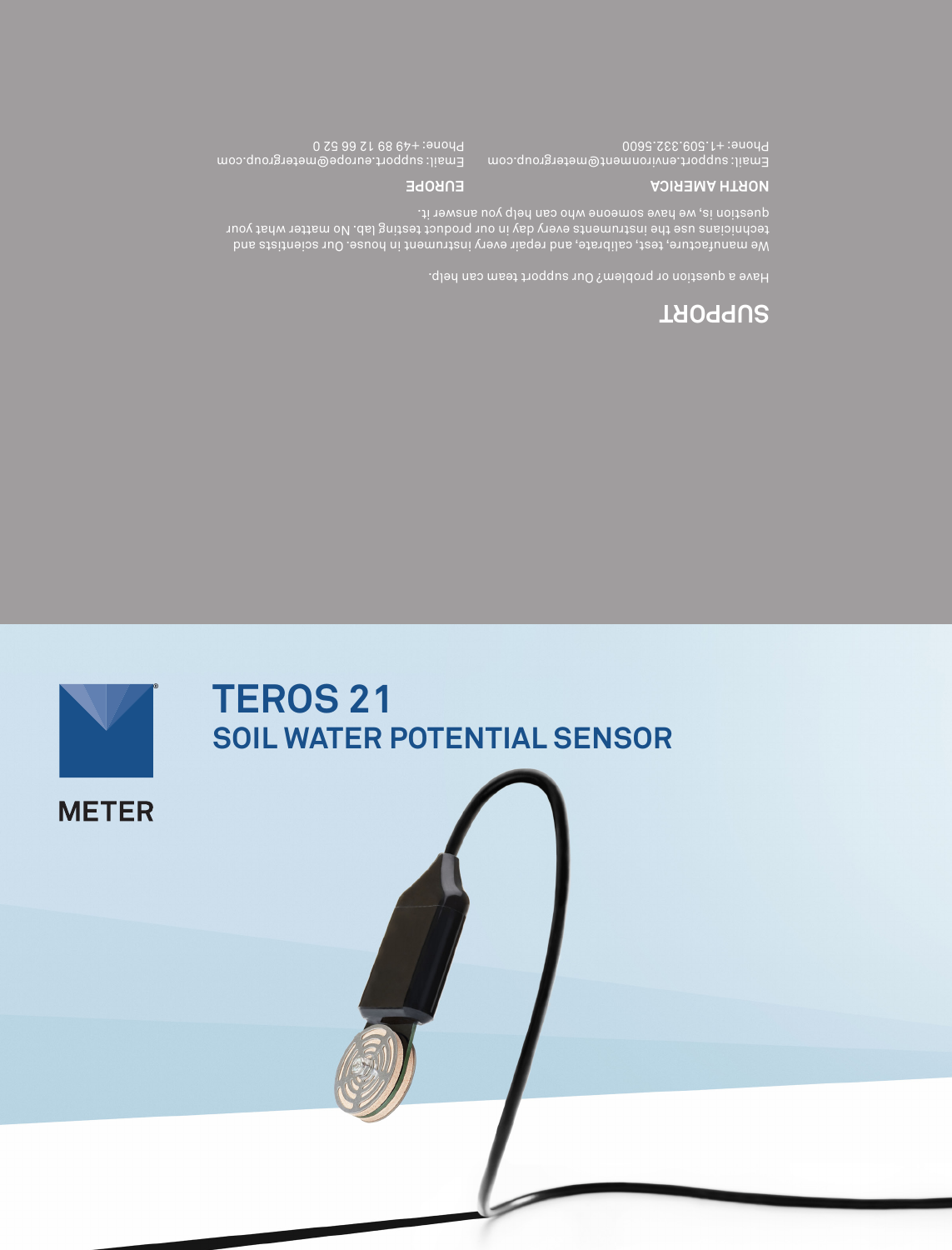# **TEROS 21 QUICK START**

## **Preparation**

Inspect that TEROS 21 components are intact. An auger or shovel and casing to protect the cable will be needed for installation. When using the sensors in lightning-prone areas, follow the directions for providing protection for the sensors in the application note [Lightning surge and grounding practices](https://www.metergroup.com/environment/articles/lightning-surge-grounding-practices) [\(metergroup.com/](https://www.metergroup.com/environment/articles/lightning-surge-grounding-practices/) [environment/articles/lightning-surge-grounding-practices\)](https://www.metergroup.com/environment/articles/lightning-surge-grounding-practices/)

Set up and test the system (sensors and data loggers) in a lab or office. Ensure the data loggers are using up-to-date software.

Read the TEROS 21 User Manual at [metergroup.com/teros21](https://www.metergroup.com/teros21-support) [support](https://www.metergroup.com/teros21-support). All products have a 30-day satisfaction guarantee.

## **What is water potential?**

Water potential is a key variable and one of the main controlling factors in the exchange of water between soil, plant, and atmosphere.

Learn more at metergroup.com

# **ATTENTION**

For best results, use the latest versions of METER software and firmware for the computer or mobile device, products, and sensors. Please use the software Help menu to find updates. Consult the sensor user manual for more troubleshooting tips.

### **Installation**

#### **1. Insert Sensor**

Auger or trench a hole to the desired sensor depth.

Pack native soil around sensor to ensure good hydraulic contact. Insert prepacked sensor into the bottom of the hole.



#### **2. Check Sensor Operation**

Plug the sensor into the data logger and use the **SCAN** function in the software to do a quick check of sensor operation before backfilling



#### **3. Repack Soil and Protect Cables**

Secure and protect cables with PVC casing or flexible conduit and backfill the trench or hole.



### **4. Plug In Sensor and Configure Logger**

Plug the sensor into the data logger. Use data logger software to apply appropriate settings to the sensors plugged into each data logger port.